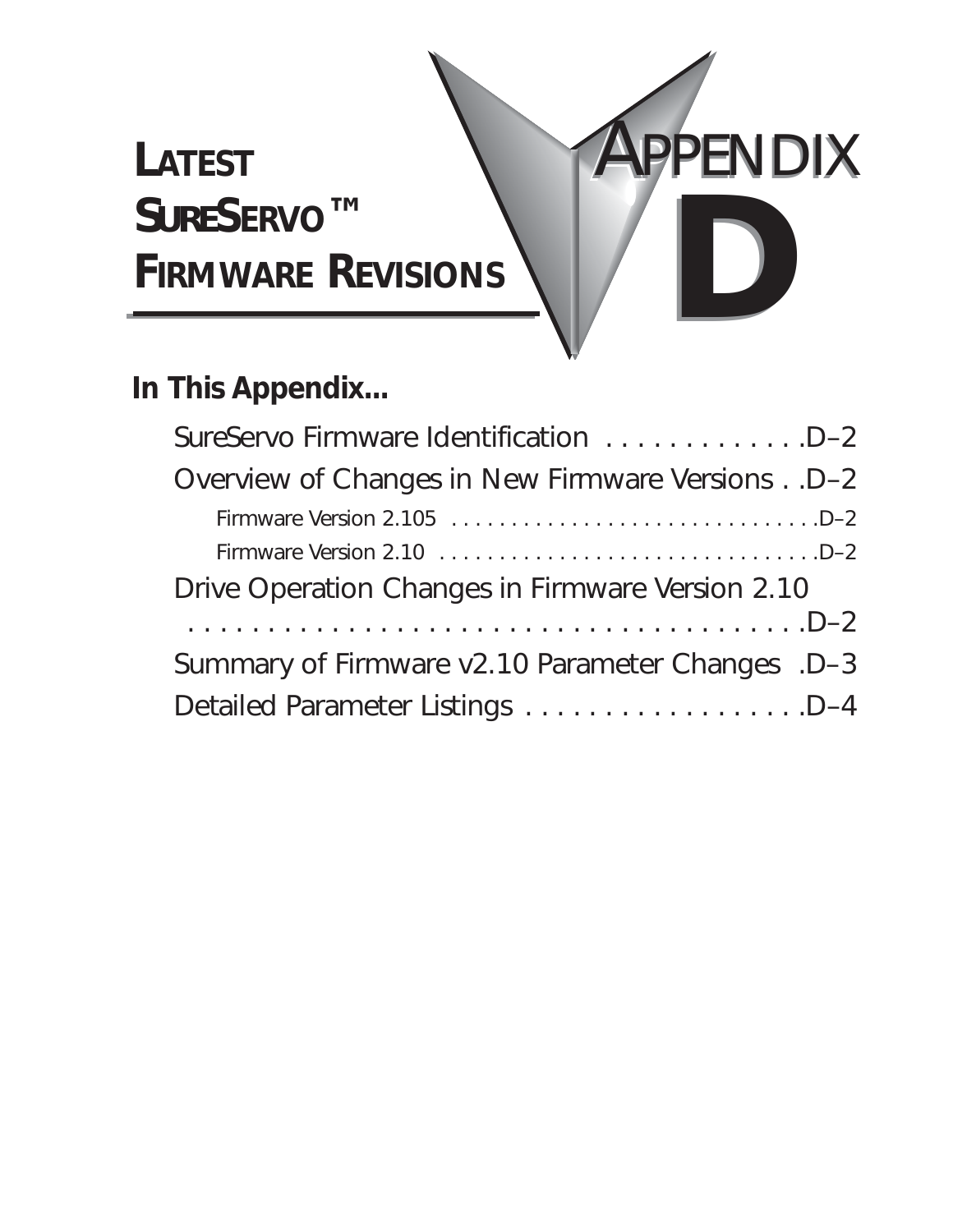## *Sure***Servo™ Firmware Identification**

You can determine the firmware version of your *Sure*Servo drive by reading P0-00.

## **Overview of Changes in New Firmware Versions**

### **Firmware Version 2.105**

• P0.18: Added new parameter, "Servo On Time Record"

### **Firmware Version 2.10**

*Sure*Servo firmware version v2.10 includes the following changes:

- Reset active fault from keypad
- Torque limit function
- P0-02: Changed parameter setting 05
- P0-17: Added Output Functions Status [new parameter]
- P1-33: New parameter settings 7 and 8
- P1-56: Added Overload Output Warning Threshold [new parameter]
- P2-10~P2-17: Changed parameter setting 06
- P2-18~P2.22: New parameter setting 10
- P2-32: Changed parameter default setting
- P2-64: Added Advanced Torque Limit Mode [new parameter]
- P2-65: Added Special Input Functions [new parameter]
- P3-08: Added Digital Input Software Control Mask [new parameter]
- P4-07: Changed parameter resolution

## **Drive Operation Changes in Firmware Version 2.10**

### **Reset Active Fault from Keypad**

Active faults can now be reset from the keypad. Press and hold the UP and DOWN Arrow Keys simultaneously for two seconds to clear the fault.

### **Torque Limit Function**

Torque limits are now always in effect whenever they are programmed to do so by using P1-02 and/or P1-12~P1-14. This includes the torque limits being in effect during the homing operation. With previous firmware, the torque limits were not effective until after the homing operation was completed.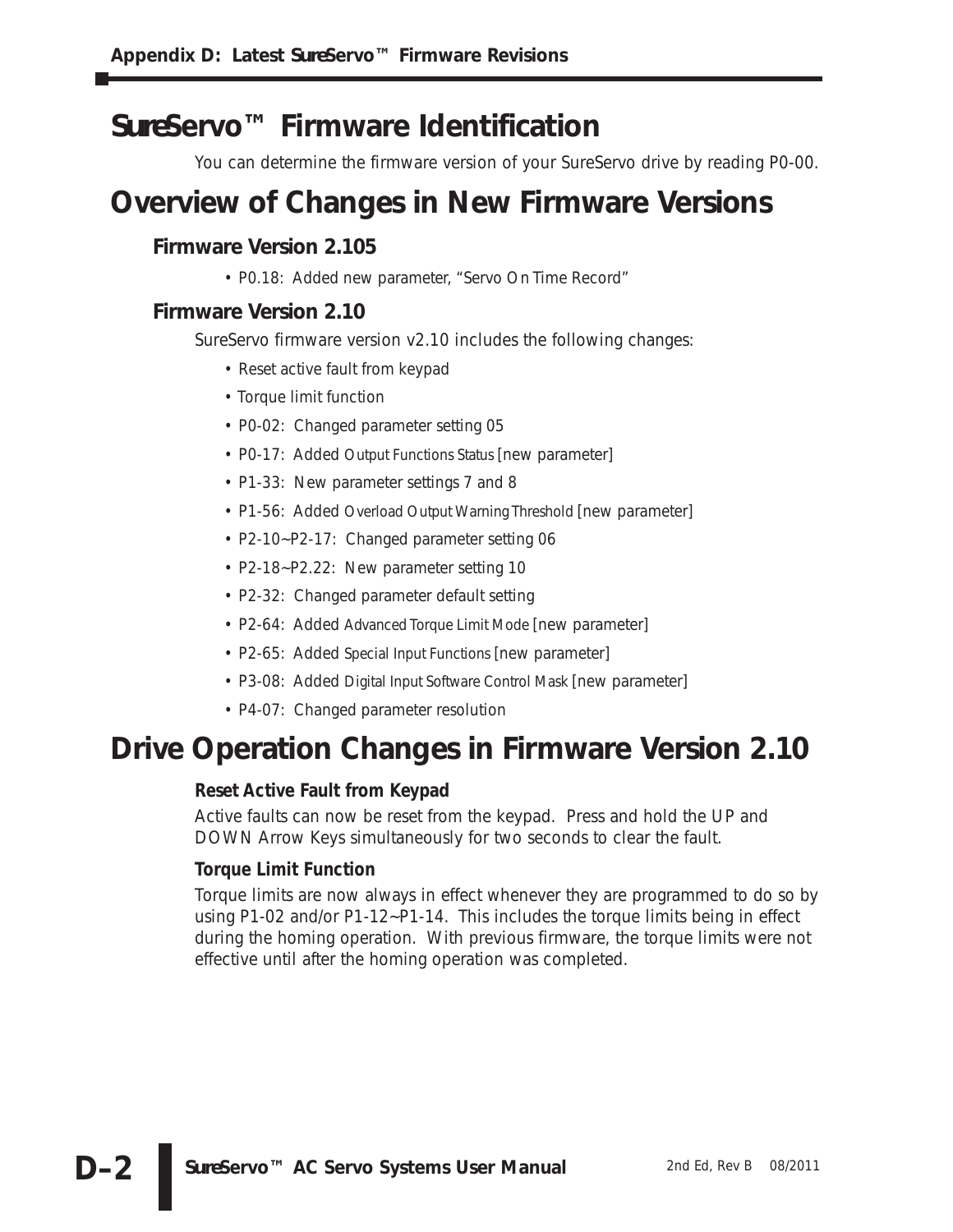## **Summary of Firmware v2.10 Parameter Changes**

|                     | Parameters Changed in Firmware v2.10 |                                                               |                                       |                          |                |                    |                          |                |                 |                           |                     |                                 |
|---------------------|--------------------------------------|---------------------------------------------------------------|---------------------------------------|--------------------------|----------------|--------------------|--------------------------|----------------|-----------------|---------------------------|---------------------|---------------------------------|
|                     |                                      |                                                               |                                       | Control                  |                |                    |                          |                |                 | <b>Addresses</b>          |                     |                                 |
| Parameter           | Note                                 | <b>Description</b>                                            | <b>Mode</b><br>T<br>P<br>$\mathsf{V}$ |                          |                | Range              | Units                    | <b>Default</b> | <b>Hex</b>      | <b>Mdbs</b><br><b>Dec</b> | Octal               | Change                          |
| P0-00               | 1                                    | <b>Firmware Version</b>                                       | Υ                                     | Υ                        | Y              | (factory<br>set)   |                          | varies         | 0000            | 40001                     | $\mathbf 0$         | now reads<br>V2.103             |
| P0-02               |                                      | Drive Status (Front Panel<br>Display)                         | Y                                     | Y                        | Y              | $0 - 16$           | $\overline{a}$           | $\Omega$       | 0002            | 40003                     | $\overline{2}$      | setting 05<br>corrected         |
| P0-17               |                                      | <b>Output Functions Status</b><br>(Read Only)                 | Y                                     | Y                        | Y              | $0-$<br>1FF[h]     |                          | $\Omega$       | 0011            | 40018                     | 21                  | new<br>parameter                |
| P1-33               | 3                                    | <b>Position Control Mode</b><br>(when using internal indexer) | Υ                                     | $\overline{\phantom{a}}$ | $\overline{a}$ | $0 - 8$            | $\overline{a}$           | $\Omega$       | 0121            | 40290                     | 441                 | new settings<br>$7 - 8$         |
| P1-56               |                                      | Overload Output<br><b>Warning Threshold</b>                   | Υ                                     | Υ                        | Υ              | $0 - 120$          | %                        | 120            | 0138            | 40313                     | 470                 | new<br>parameter                |
| $P2-10$<br>$-P2-17$ | 6                                    | Digital Input Terminal 1~8<br>$(DI1-DI8)$                     | Y                                     | Y                        | Y              | $0 - 145$          | $\overline{a}$           | varies         | 020A<br>$-0211$ | 40523<br>$-40530$         | 1012<br>~1021       | setting 06<br>corrected         |
| P2-18<br>$-P2-22$   |                                      | Digital Output Terminal 1~5<br>$(DO1-DO5)$                    | Y                                     | Y                        | Y              | $0 - 110$          | $\overline{\phantom{a}}$ | varies         | 0212<br>$-0216$ | 40531<br>$-40535$         | 1022<br>$-1026$ x10 | new setting                     |
| P2-32               | 2                                    | <b>Tuning Mode</b>                                            | Y                                     | Y                        | Y              | $0 - 5$            | $\overline{\phantom{a}}$ | $\Omega$       | 0220            | 40545                     | 1040                | default setting<br>changed to 0 |
| P2-64               |                                      | <b>Advanced Torque Limit</b><br>Mode                          | Y                                     | Y                        | $\overline{a}$ | $0 - 3$            | $\overline{a}$           | $\Omega$       | 0240            | 40577                     | 1100                | new<br>parameter                |
| P2-65               |                                      | <b>Special Input Functions</b>                                |                                       | Y                        | Y              | $()$ ~<br>FFFF [h] | bit                      | $\Omega$       | 0241            | 40578                     | 1101                | new<br>parameter                |
| P3-08               |                                      | Digital Input Software<br>Control Mask                        | Y                                     | Υ                        | Y              | $0 -$<br>FFFF [h]  | bit                      | $\overline{0}$ | 0308            | 40777                     | 1410                | new<br>parameter                |
| P4-07               |                                      | <b>Input Status</b>                                           | Y                                     | Υ                        | Y              | $()$ ~<br>FFFF [h] | bit                      | $\Omega$       | 0404            | 41032                     | 2007                | parameter<br>now 16 bits        |

*Notes:*

- *1) Read-only register.*
- *2) Parameter cannot be set when the servo drive is enabled.*
- *3) Parameter is effective only after power to the servo drive has been cycled.*
- *4) Parameter setting not written to drive flash memory; not retained when power is off.*
- *5) Parameter does not return to factory default when P2-08 is set to 10.*
- *6) Parameter may or may not return to factory default when switching control modes, depending upon P1-01 setting.*
- *7) Block Transfer Parameters must be entered from the drive keypad.*

### *Control Mode Abbreviations:*

- *P: Position control mode*
- *T: Torque control mode*
- *V: Velocity control mode*



*Parameter values are in decimal format unless otherwise indicated by "h" for hexadecimal.*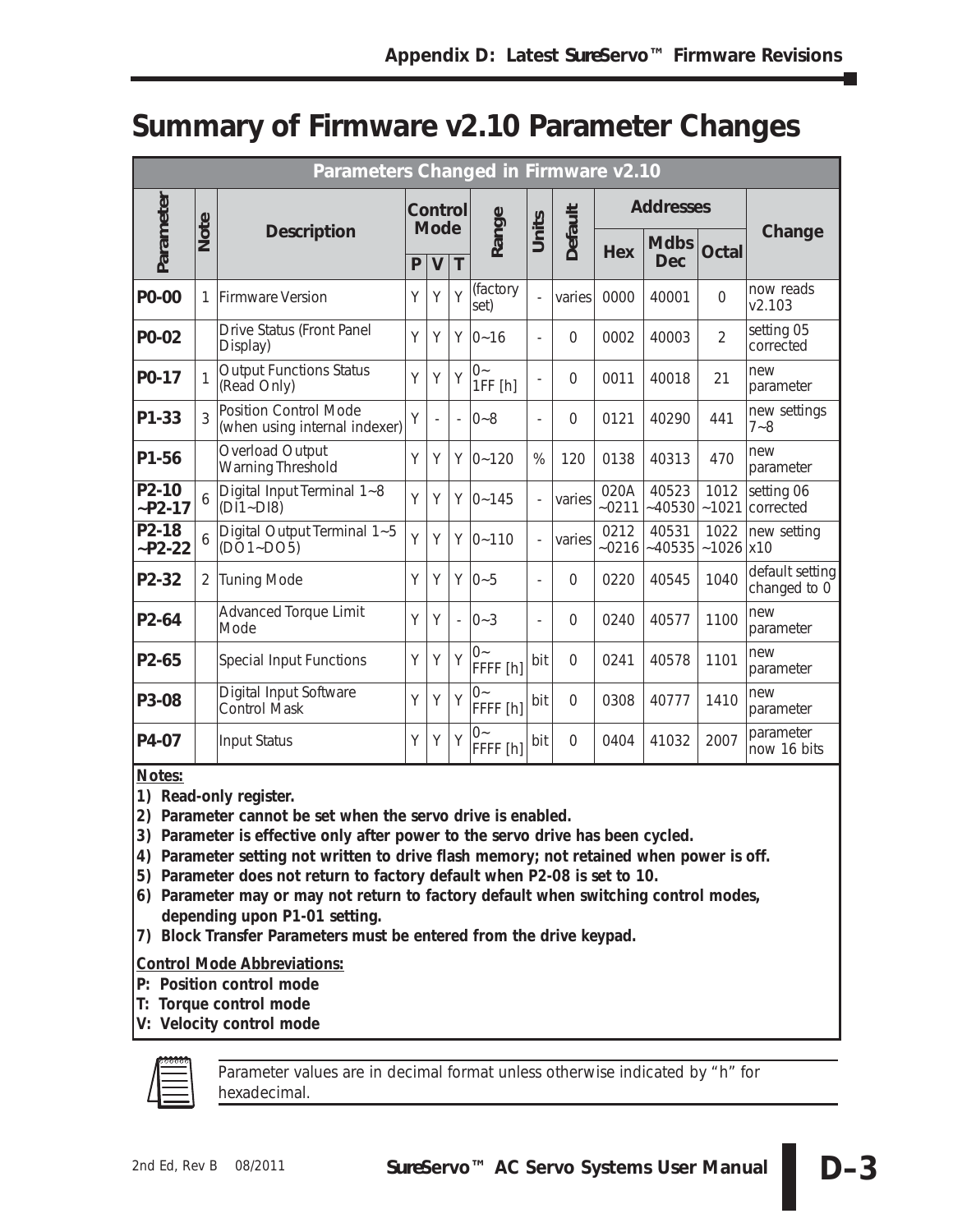## **Detailed Parameter Listings**

*Parameter Notes:*

*1) Read-only register.*

- *2) Parameter cannot be set when the servo drive is enabled.*
- *3) Parameter is effective only after power to the servo drive has been cycled.*
- *4) Parameter setting not written to drive flash memory; not retained when power is off.*
	- *5) Parameter does not return to factory default when P2-08 is set to 10.*
	- *6) Parameter may or may not return to factory default when switching control modes, depending upon P1-01 setting.*
	- *7) Block Transfer Parameters must be entered from the drive keypad.*



*Parameter values are in decimal format unless otherwise indicated by "h" for hexadecimal.*



### **Drive Status (front panel display)** Mem Addr: 0002[h]

Range: 0 ~ 16 Units: various Default: 0 Control Modes: P/V/T

**\* Setting 05 is corrected in firmware v2.10 to display the input frequency of the pulse command in 0.1kHz units.** (The previous firmware displayed rpm instead.)

• This parameter shows the servo drive status.

- 00 Motor feedback absolute position (counts) (10,000 counts = 1 rev)
- 01 Motor feedback absolute position (revs)
- 02 Position command (counts)
- 03 Position command (revs)
- 04 Position error (counts)
- \*05 Input frequency of pulse command (0.1kHz)
- 06 Actual motor velocity (rpm)
- 07 Velocity input command (V)
- 08 Velocity input command (rpm)
- 09 Torque input command (V)
- 10 Torque input command (%)
- 11 Current load (% of rated torque)
- 12 Peak load (% of rated torque since powerup)
- 13 Bus voltage
- 14 Ratio of load inertia to motor inertia (J<sub>I</sub>/J<sub>m</sub>)
- 15 Motor feedback captured position (counts)
- 16 Motor feedback captured position (revs)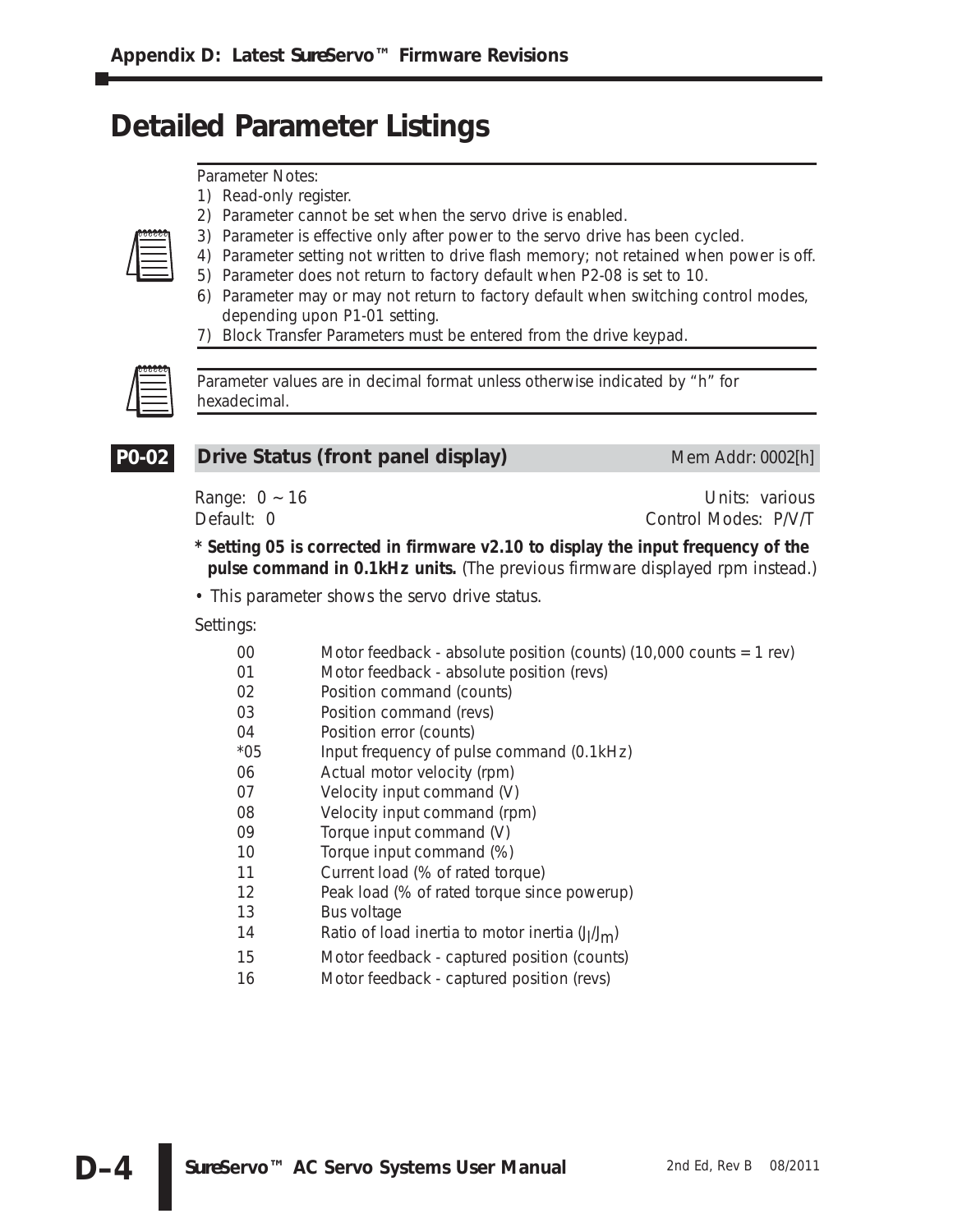#### **[1] Output Functions Status** Mem Addr: 0011[h] **P0-17**

Range: 0 ~ 1FF [h] Units: n/a Default: 0 Control Modes: P/V/T

- **This parameter is new in firmware v2.10.**
- This parameter allows you to read the status of all DO Functions via MODBUS communications, regardless of whether or not they are assigned to physical digital outputs (DO1~DO5).

DO Functions Indications:

- bit 0 Servo Ready (no faults)
- bit 1 Servo On (enabled)
- bit 2 At Zero Velocity
- bit 3 At Velocity Reached
- bit 4 At Position
- bit 5 At Torque Limit
- bit 6 At Overload Output Warning Threshold
- bit 7 Active Fault
- bit 8 Electromagnetic Brake Control
- bit 9~15 reserved

#### **[1][5] Servo On Time Record** Mem Addr: 0012[h] **P0-18**

Range: 0 ~ 65,535 Units: hr

Default: 0 Control Modes: P/V/T

- **This parameter is new in firmware v2.105.**
- This parameter stores and displays the total time that the servo drive is ON. It is written to EEPROM once per hour.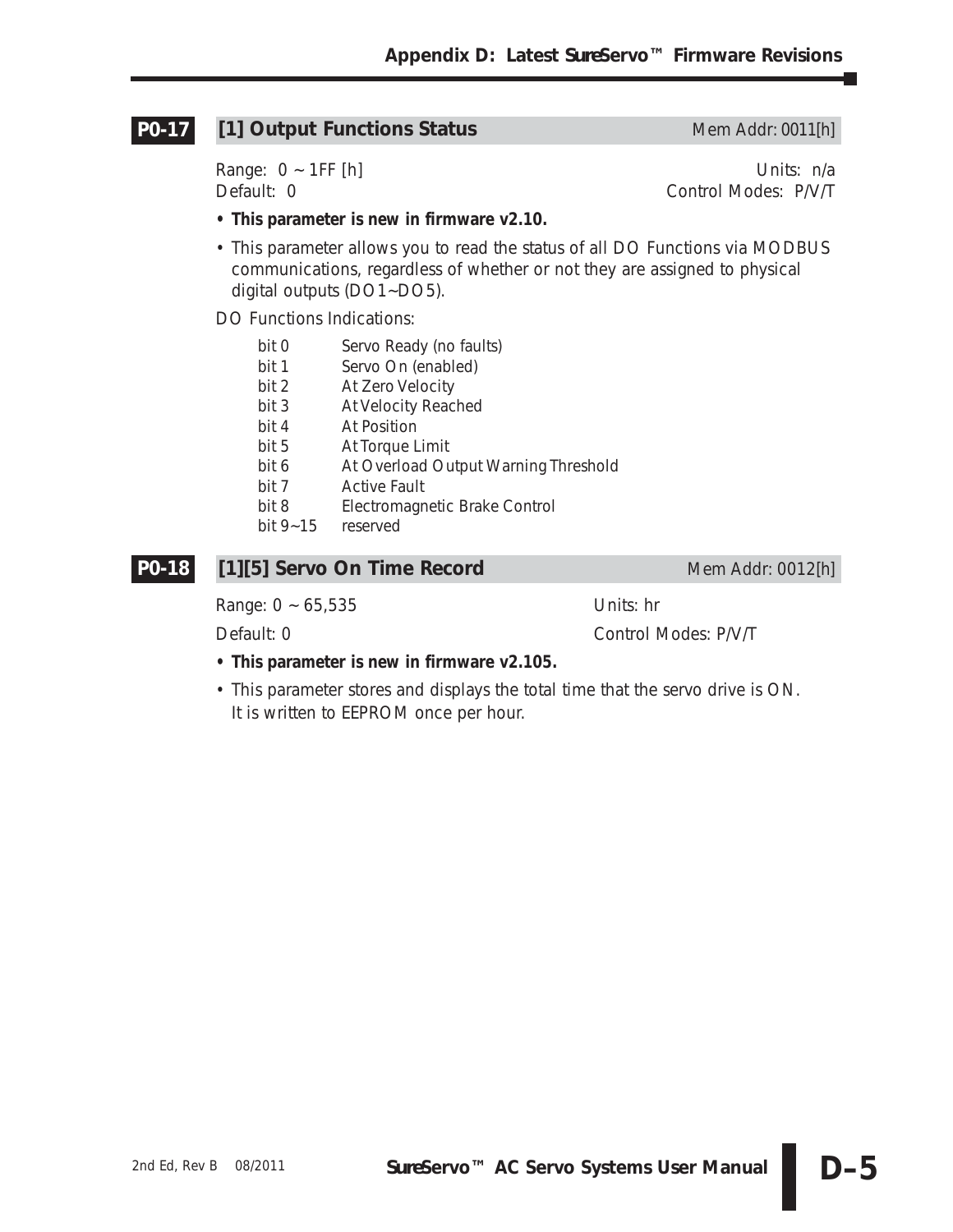#### [3] Position Control Mode (Internal Indexer) Mem Addr: 0121[h] **P1-33**

Range: 0 ~ 8 Units: n/a<br>Default: 0 Control Modes: Pr Control Modes: Pr

#### **\* Settings 7 and 8 are new with firmware v2.10.**

• This parameter determines the specific type of control when using Pr control mode (P1-01) with the internal indexer. (Refer to Chapter 5 for explanation and examples of Index Mode and internal position indexing.)

| $\mathbf 0$    | Absolute Position Mode (Absolute Positioning):<br>The system will move to new positions based on the values set in P1-<br>15 ~ P1-30, which are interpreted as target positions referenced from<br>the home position.                                                          |
|----------------|--------------------------------------------------------------------------------------------------------------------------------------------------------------------------------------------------------------------------------------------------------------------------------|
| 1              | Incremental Position Mode (Incremental Positioning):<br>The system will move to new positions based on the values set in P1-<br>15 ~ P1-30, which are interpreted as distances to move from the<br>current position.                                                           |
| $\overline{2}$ | Forward Operation Index Mode:<br>The system will go to the programmed index position only in the<br>forward direction.                                                                                                                                                         |
| 3              | Reverse Operation Index Mode:<br>The system will go to the programmed index position only in the<br>reverse direction.                                                                                                                                                         |
| 4              | Shortest Path Index Mode:<br>The system will go to the programmed index position by determining<br>and using the shortest path and direction.                                                                                                                                  |
| 5              | <b>Absolute Auto Position Mode:</b><br>The system will move to new positions, referenced from the home<br>position, based on the Auto Position Mode internal function. The Auto<br>Position Mode DI (setting 42 of P2-10~P2-17) acts as a level trigger for<br>this move.      |
| 6              | <b>Incremental Auto Position Mode</b><br>The system will move to new positions, referenced from the current<br>position, based on the Auto Position Mode internal function. The Auto<br>Position Mode DI (setting 42 of P2-10~P2-17) acts as a level trigger for<br>this move. |
| $*7$           | Absolute One-Cycle Auto-Running Mode:<br>This setting operates the same as setting #5, except that the DI acts as<br>an edge trigger, and initiates only one cycle.                                                                                                            |
| $^*8$          | Incremental One-Cycle Auto-Running Mode:<br>This setting operates the same as setting $#6$ , except that the DI acts as<br>an edge trigger, and initiates only one cycle.                                                                                                      |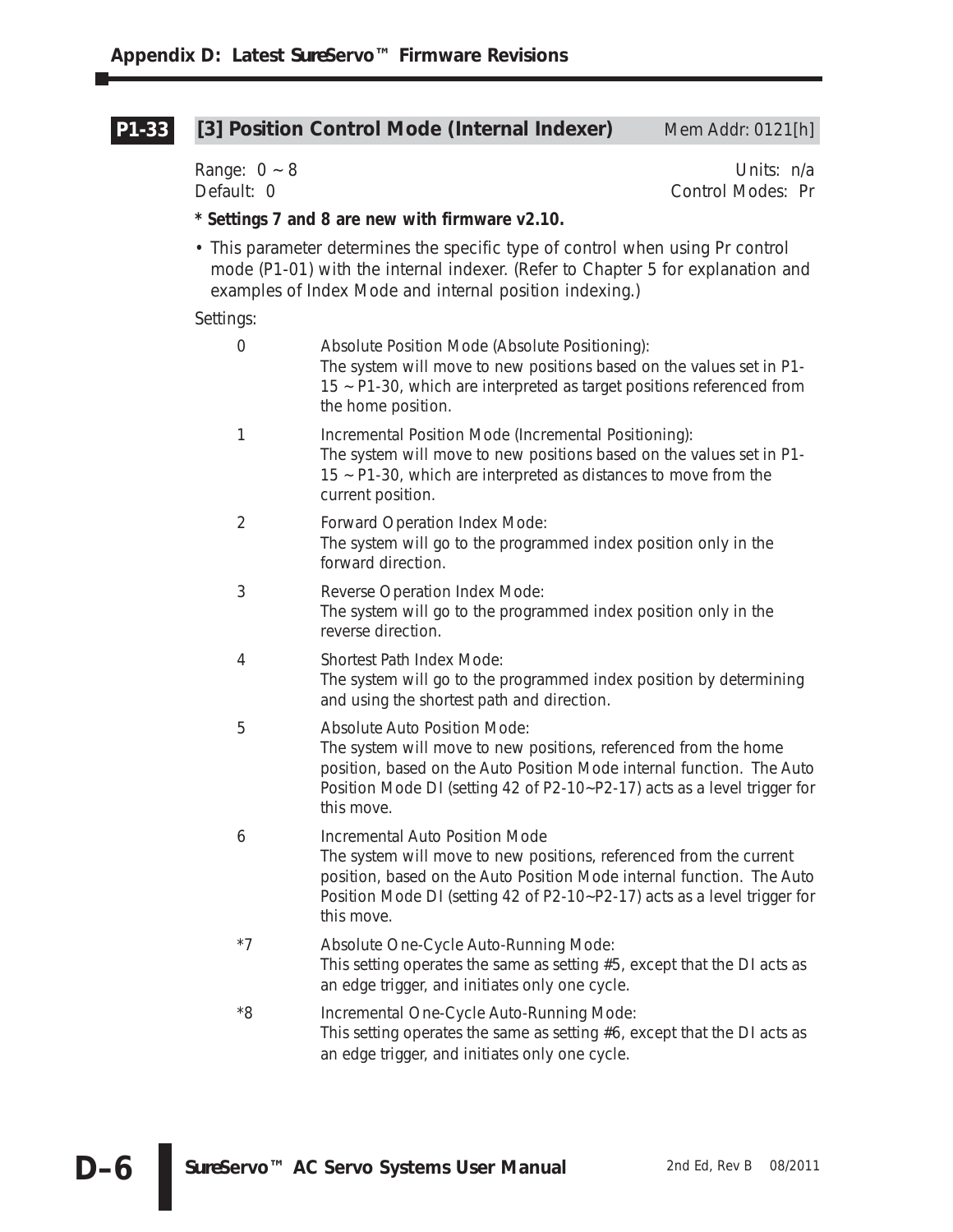#### **Overload Output Warning Threshold Mem Addr: 0138[h] P1-56**

Range: 0 ~ 120 Units: % Default: 120 (disabled) Control Modes: P/V/T

- **This parameter is new in firmware v2.10.**
- This parameter sets the level of the overload output warning threshold. When the system reaches threshold time level set by this parameter, it activates the Overload Warning DO signal (P2-18~P2-22 = 10; new setting in this firmware) and displays ALE23 on the LED Display. (ALE23 does not need to be cleared since it is only a warning, rather than a fault.)
- The setting of this parameter is a percentage of the continuous overload time required to initiate the Overload Fault ALE06. (The ALE06 Overload Fault times are set by P1-31 and are discussed in Chapter 1 of this manual.)
- $<sup>t</sup>OL$  warning =  $<sup>t</sup>OL$  fault) x (setting value of P1-56)</sup></sup>
- Example for 100~750W systems operating at 200% OL, and P1-56 = 60%: For 100~750W systems,  $t_{\text{O}}$  fault @ 200% OL = 8s per Chapter 1 OL charts. t OL warning = (8s) x (60%) = 4.8s
- Disable this parameter by setting it higher than 100%, so that the drives faults before it reaches the O/L Warning.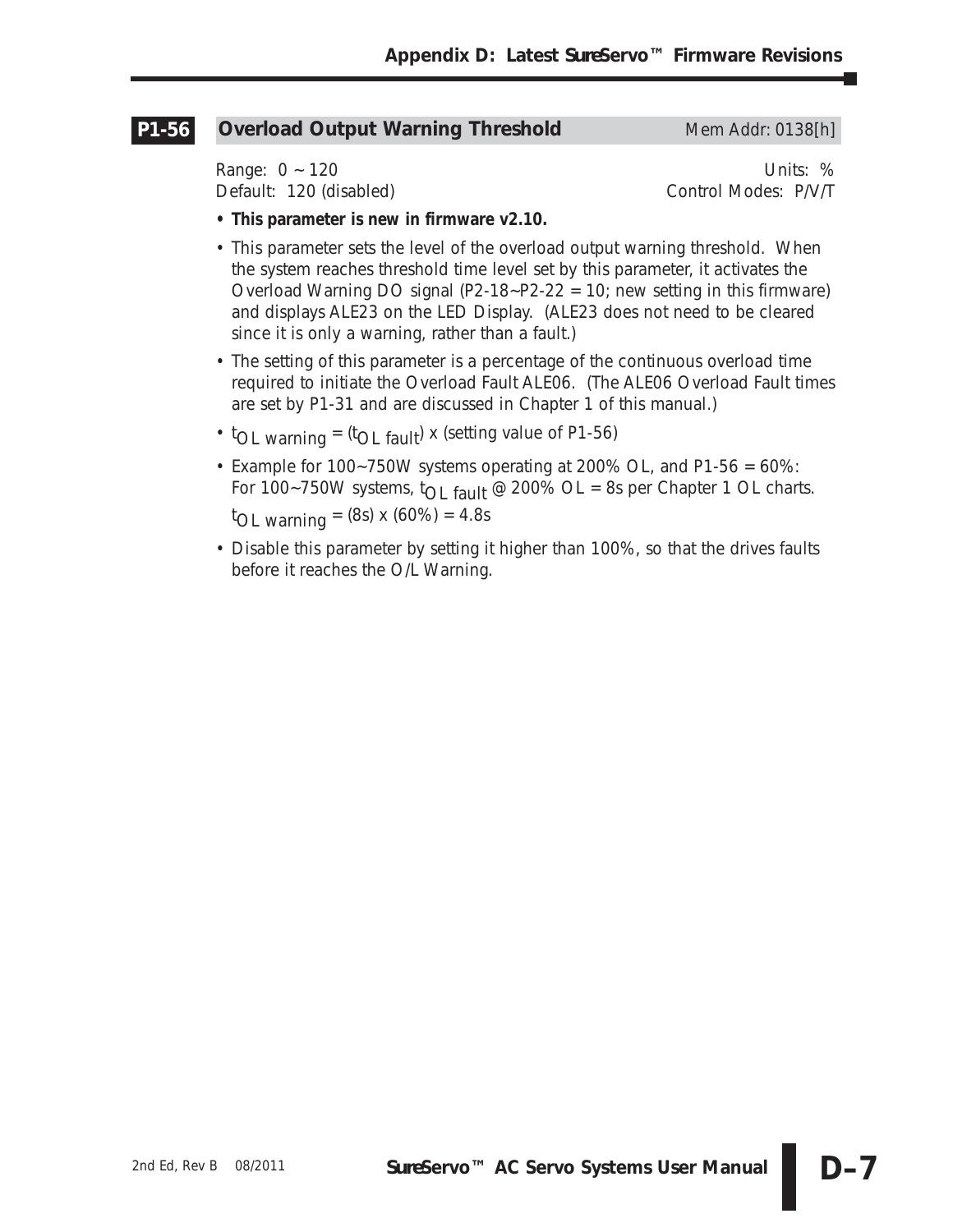#### **[6] Digital Input Terminal 1 (DI1)** Mem Addr: 020A[h] **P2-10**

**P2-17**

## **[6] Digital Input Terminal 8 (DI8)** Mem Addr: 0211[h]

Range: 0 ~ 145 Units: n/a<br>Default: varies example and the control Modes: P/V/T Control Modes: P/V/T

- **\* DI Function setting 06 is corrected in firmware v2.10 to invert the command polarity.**
- Parameters P2-10 ~ P2-17 determine the functions and active states of DI1 ~ DI7, respectively.

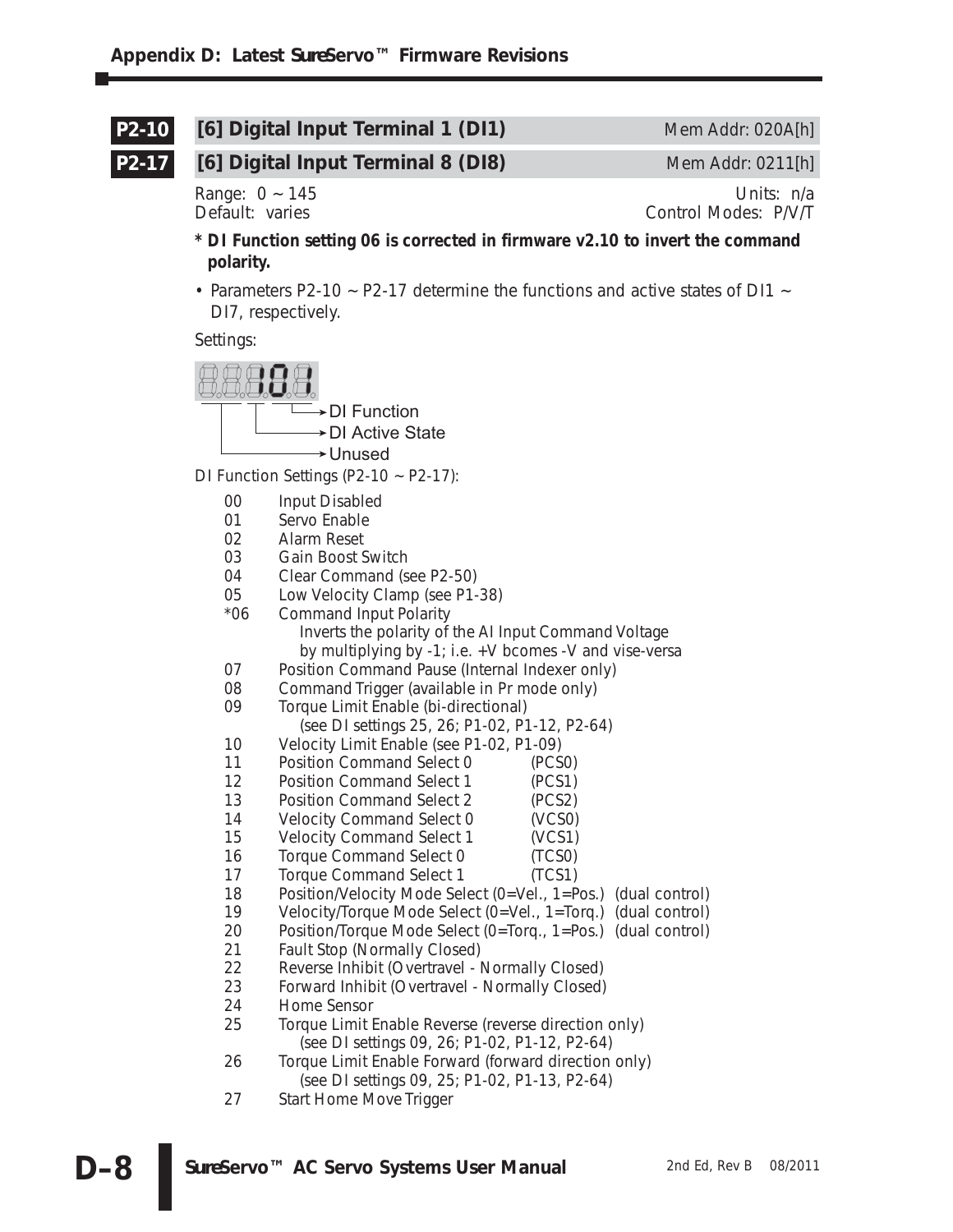P2-10 ~ P2-17 DI Function Settings (continued):

- 28 Index Mode Select 0 (IMS0)<br>29 Index Mode Select 1 (IMS1) Index Mode Select 1 (IMS1) 30 Index Mode Select 2 (IMS2) 31 Index Mode Select 3 (IMS3) 32 Index Mode Select 4 (IMS4)<br>33 Index Mode Control 0 (IMC0) Index Mode Control 0 34 Index Mode Control 1 (IMC1)
- 35 Index Mode Manual Continuous Operation
- 36 Index Mode Manual Single Step Operation
- 37 Jog Forward
- 38 Jog Reverse<br>39 Step Revers
- Step Reverse (Pr mode only)
- 40 Step Forward (Pr mode only)
- 41 Return to Index 1 (Auto Index Mode only); return motor to 1st position
- 42 Auto Position mode
- 43 Electronic Gear Numerator Select 0 (EGNS0) (see P2-60 ~ P2-62)<br>44 Electronic Gear Numerator Select 1 (EGNS1) (see P2-60 ~ P2-62)
- 44 Electronic Gear Numerator Select 1 (EGNS1) (see P2-60 ~ P2-62)
- 45 Inhibit Pulse Command Terminal
	- Causes external pulse input command to be invalid.



*1) When P2-10 ~ P2-17 are set to zero (0), the corresponding inputs are disabled. 2) Settings 11~17 are for single control modes; 18~20 are for dual control modes.* 

DI Active State Settings: (P2-10 ~ P2-17):

- 0 Normally Closed (use N.C. contact)
- 1 Normally Open (use N.O. contact)

Examples (for P2-10  $\sim$  P2-17):

- Setting 101 configures this input for Servo On command, and requires a normally open contact to be connected to it.
- Setting 21 configures this input for Fault Stop circuit monitoring and requires a normally closed contact to be wired to it.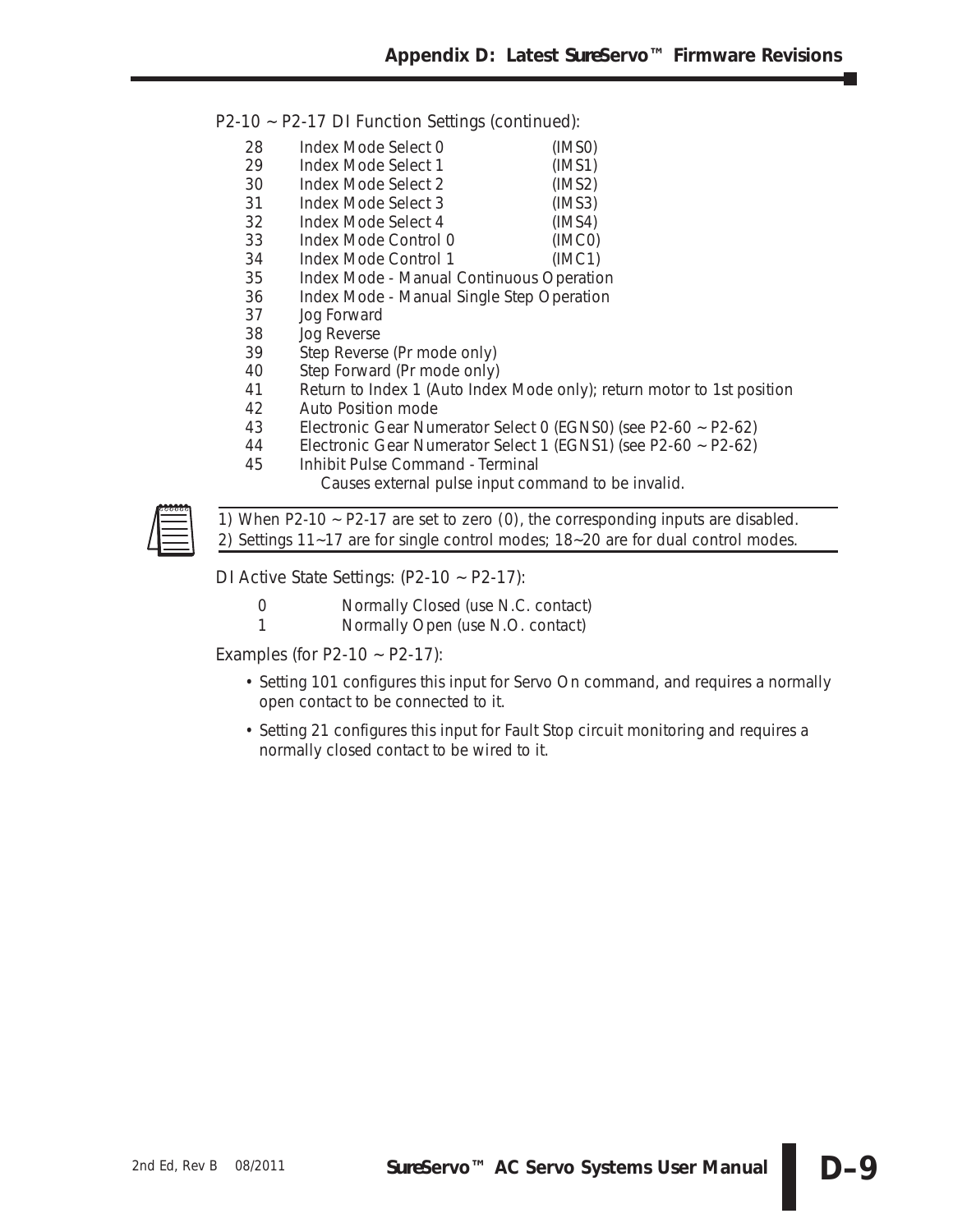#### **[6] Digital Output Terminal 1 (DO1)** Mem Addr: 0212[h] **P2-18**

**P2-22**

## **[6] Digital Ouput Terminal 5 (DO5)** Mem Addr: 0216[h]

Range:  $0 \sim 110$  Units:  $n/a$ Default: varies Control Modes: P/V/T

- **\* DO Function setting 10 is new with firmware v2.10.**
- If P2-44 is set to its default value of zero  $(0)$ , parameters P2-18  $\sim$  P2-22 determine the functions and active states of DO1 ~ DO5, respectively.

Settings:



DO Function Settings (P2-18 ~ P2-22):

- 00 Output Disabled
- 01 Servo Ready (no faults)
- 02 Servo On (enabled)
- 03 At Zero Velocity
- 04 At Velocity Reached
- 05 At Position
- 06 At Torque Limit
- 07 Active Fault
- 08 Electromagnetic Brake Control
- 09 Homing Completed
- \*10 At Overload Output Warning Threshold

DO Active State Settings: (P2-18 ~ P2-22):

- 0 Acts like a Normally Closed contact
- 1 Acts like a Normally Open contact

Examples for  $P2-18 \sim P2-22$ :

- Setting 101 configures this output as a Servo Ready indicator, and the output functions like a normally open contact.
- Setting 005 configures this output as an At Position Indicator, and the output functions like a normally closed contact.

| 00000 |
|-------|
|       |
|       |
|       |

*1) P2-18 ~ P2-22 are effective only if P2-44 is set to zero (0).*

*2) When P2-18 ~ P2-22 DO Function digits are set to zero (0), the corresponding outputs are disabled.*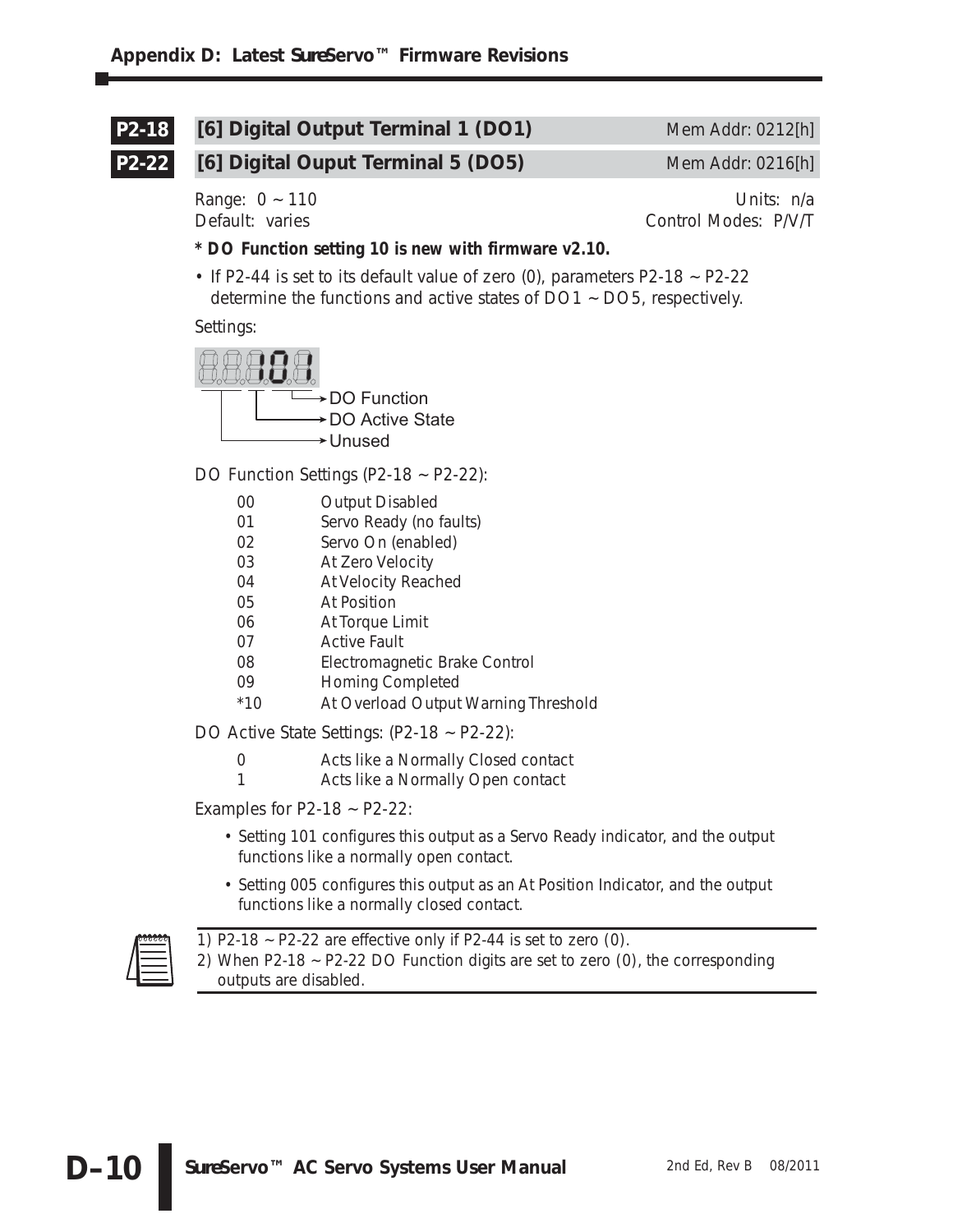#### **[2] Tuning Mode** Mem Addr: 0220[h] **P2-32**

Range: 0 ~ 5 Unit: n/a

Default\*: 0 Control Modes: P/V/T

**\* The default value for this parameter is changed in firmware v2.10 to 0 (Manual Tuning Mode).** (The previous firmware defaulted to 4.)

Settings:

- 0 Manual Tuning Mode
- 1 Easy-Tune Mode
- 2 PI Adaptive Auto-Tune Mode
- 3 PI Fixed Auto-Tune Mode (ratio is fixed; response levels are adjusted)
- 4 PDFF Adaptive Auto-Tune Mode
- 5 PDFF Fixed Auto-Tune Mode (ratio fixed; response levels are adjusted)
- PI = Proportional Integral control
- PDFF = Pseudo-Derivative Feedback and Feedforward control

Explanation of Auto-tuning:

- 1. When switching from mode 2 or 4 to mode 3 or 5 (fixed ratio modes), the system will save the measured load inertia value automatically to P1-37 and then set the other corresponding auto tune parameters accordingly.
- 2. When switching from mode 2 or 4 to mode 0 (manual mode), load measurements will cease and all parameters will be set to system defaults.
- 3. When switching from mode 0 to mode 3 or 5 (fixed ratio modes), P1-37 should be set to the proper mismatch ratio.
- 4. When switching from mode 3 to mode 0 (manual mode), P2-00, P2-04 and P2- 06 will retain the values determined by the auto-tune mode.
- 5. When switching from mode 5 to mode 0 (manual mode), the setting value of P2-00, P2-04, P2-06, P2-25 and P2-26 will retain the values determined by the auto-tune mode.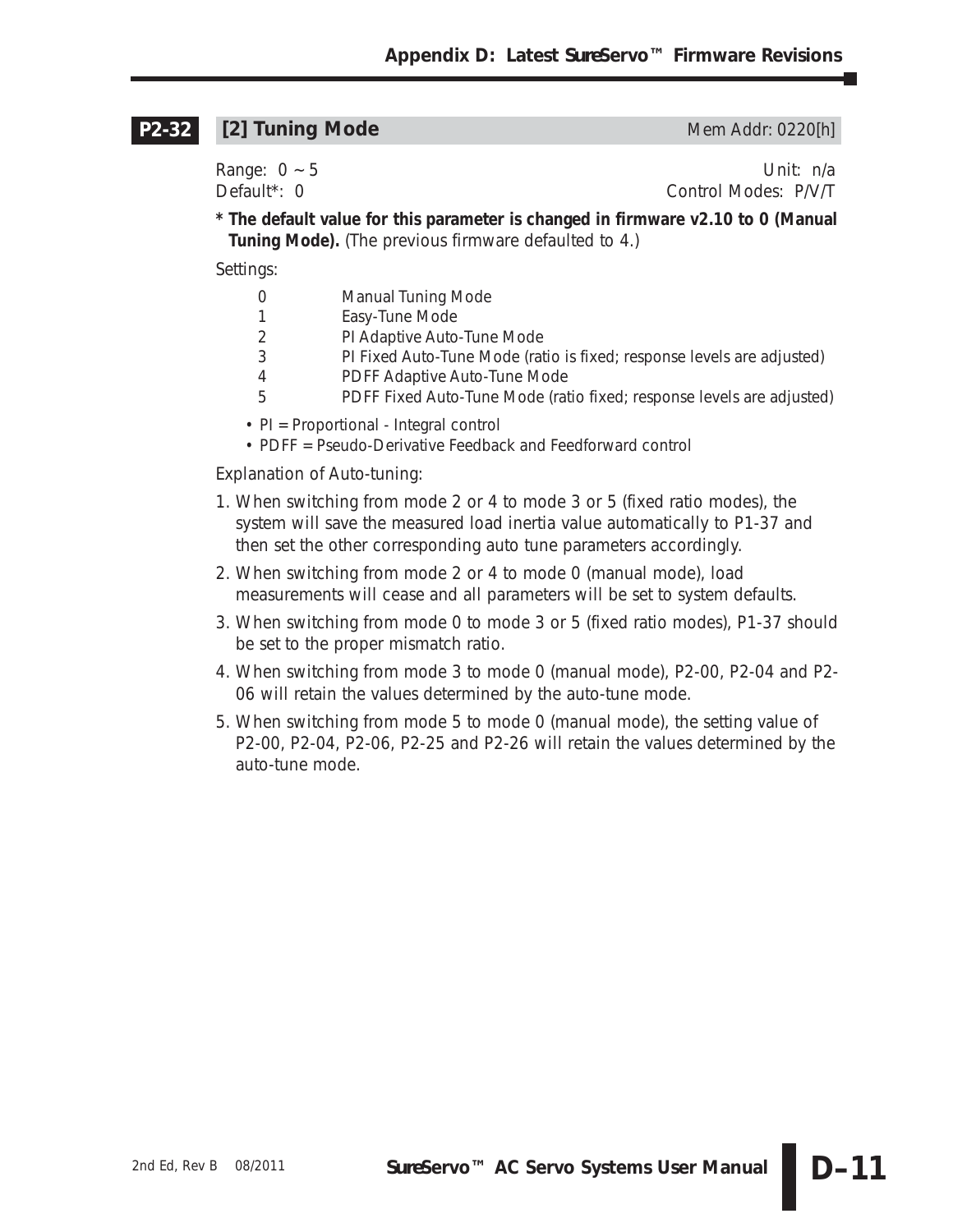#### **Advanced Torque Limit** Mem Addr: 0240[h] **P2-64**

Range:  $0 \sim 3$  Units: n/a Default: 0 Control Modes: P/V

- **This parameter is new in firmware v2.10.**
- This parameter allows you to use a variable analog input Torque Limit whose range is clamped by one or more separate fixed Torque Limits. The drive applies whichever applicable limit is more restrictive; variable or fixed.
- The Torque Limit function must be enabled by P1-02 = 1x, or by a DI with setting P2-10~P2-17 = 9, 25, or 26. Different clamping characteristics are available depending upon which enabling method you use. Use only one of the methods to enable the Torque Limit function.
- » NTL = Negative Torque Limit
- » PTL = Positive Torque Limit
- » T\_REF = Analog Torque Input  $= CN1$  #18
- $\triangleright$  TL<sub>N</sub> = Applied Negative Torque Limit
- $\angle$  TL<sub>p</sub> = Applied Positive Torque Limit



Settings:

- 0 Disable Advanced Torque Limit function
	-

1 Bi-directional Torque Limit (Torque Limit applies in both forward and reverse directions) If  $|T_{\text{REF}}|$  < PTL TL<sub>P</sub> = T\_REF

- If  $|T_{\text{R}}EF| > PTL$  TL<sub>p</sub> = PTL
- If  $|T_{\text{R}}EF| < |NTL|$  TL<sub>N</sub> = T<sub>\_</sub>REF If  $|T_{\text{R}}EF| > |NTL|$  TL<sub>N</sub> = NTL

**Torque Limit Clamp Selection for P2-64 = 1** Torque Enable **Method Motor Direction** Torque Comand Select DI<br>
TCS1 (17) | TCS0 (16) | Active Torque Clamp  $P1-02 = 1x$ or DI:  $P2-10-P2-17 = 09$ forward (+) or reverse (-)  $\begin{array}{ccc} 0 & 0 & \mathbb{R} \end{array}$  Pt, V Modes: T\_REF AI Pr, Vz Modes: 0 torque 0 1 | NTL = PTL from P1-12  $1 \qquad 0 \qquad \text{NTL} = \text{PTL from P1-13}$ 1  $1$  NTL = PTL from P1-14 DI:  $P2-10-P2-17 = 25$  $\begin{array}{c|c}\n\text{forward (+)} \\
\hline\n\text{reverse (-)}\n\end{array}$  N/A  $\begin{array}{c|c}\n\text{NTL = PTL from T\_REF} \\
\hline\n\text{NTL = PTL from P1-12}\n\end{array}$  $NTL = PTL from P1-12$ DI:  $P2-10-P2-17 = 26$  $\begin{array}{c|c}\n\text{forward (+)} \\
\hline\n\text{reverse (-)}\n\end{array}$  N/A  $NTL = PTL from P1-13$  $NTL = PTL from T_REF$ TCS = Torque Command Select DI function; P2-10~P2-17 = 16 (TCS0) & 17 (TCS1).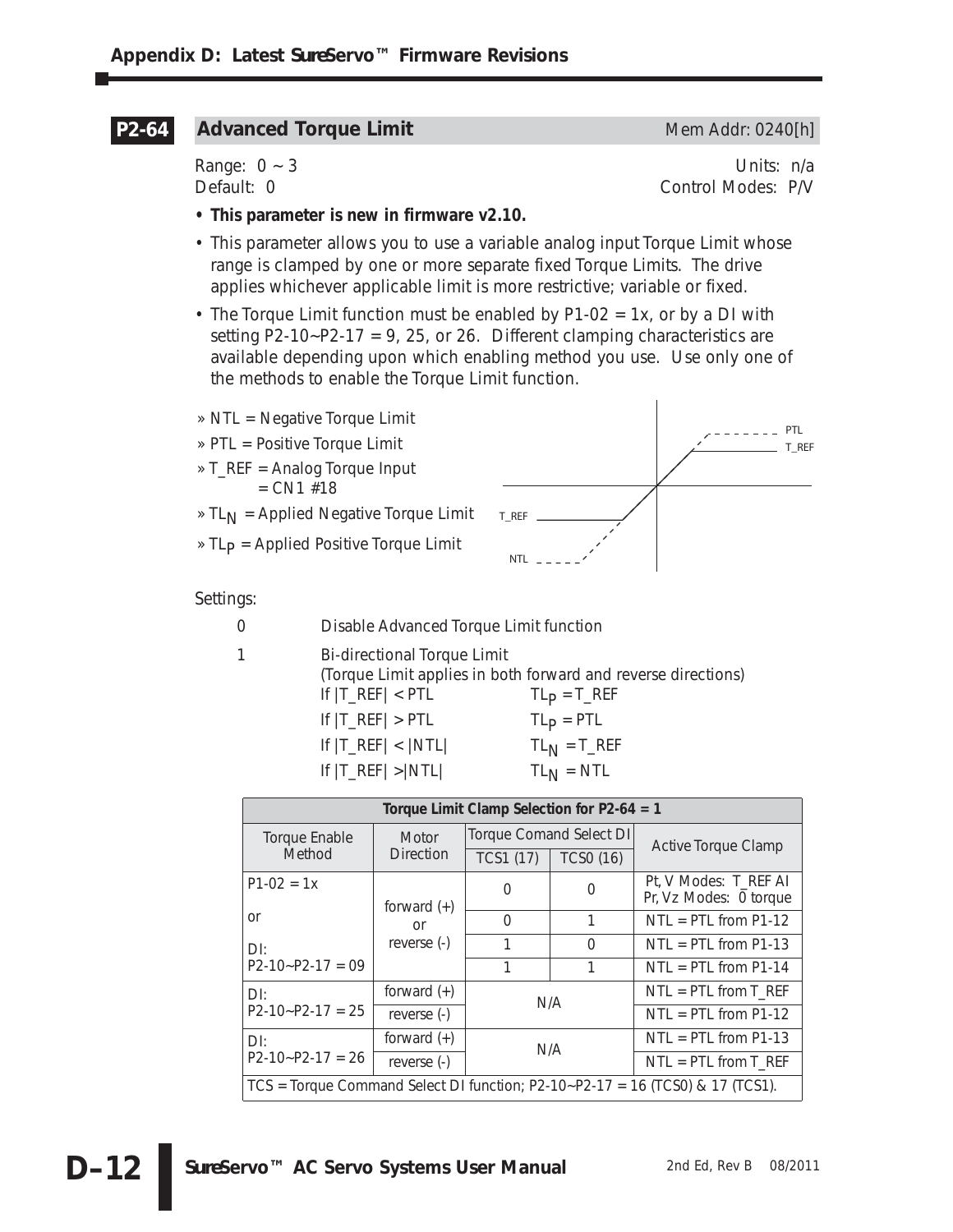٦

### P2-64 Settings (continued):

|                            | Forward Torque Limit (Torque Limit applies only in forward direction) |
|----------------------------|-----------------------------------------------------------------------|
| If T_REF $<$ 0             | $TLp = 0$                                                             |
| If $0 < T$ REF $<$ $ PTL $ | $TLp = T_REF$                                                         |
| If $T_REF >  PTL $         | $TLP = PTL$                                                           |
|                            |                                                                       |

|                    | Torque Limit Clamp Selection for $P2-64 = 2$ |           |                         |                                                                                 |  |  |  |  |  |
|--------------------|----------------------------------------------|-----------|-------------------------|---------------------------------------------------------------------------------|--|--|--|--|--|
| Torque Enable      | Motor                                        |           | Torque Comand Select DI | <b>Active Torque Clamp</b>                                                      |  |  |  |  |  |
| Method             | <b>Direction</b>                             | TCS1 (17) | <b>TCSO (16)</b>        |                                                                                 |  |  |  |  |  |
| $P1-02 = 1x$       |                                              | 0         | 0                       | $NTL = 0$ torque<br>$PTL = T_REF AI$                                            |  |  |  |  |  |
| or                 | forward $(+)$<br><b>or</b>                   | $\Omega$  |                         | $NTL = 0$ torque<br>$PTL = P1-12$                                               |  |  |  |  |  |
| $D$ :              | reverse (-)                                  |           | $\Omega$                | $NTL = 0$ torque<br>PTL from P1-13                                              |  |  |  |  |  |
| $P2-10-P2-17=09$   |                                              |           | 1                       | $NTL = 0$ torque<br>PTL from P1-14                                              |  |  |  |  |  |
| $D$ :              | forward $(+)$                                |           | N/A                     | $NTL = 0$ torque<br>$PTL = T_REF AI$                                            |  |  |  |  |  |
| $P2-10-P2-17 = 25$ | reverse (-)                                  |           |                         | $NTL = 0$ torque<br>$PTL = P1-12$                                               |  |  |  |  |  |
| $D$ l:             | forward $(+)$                                |           | N/A                     | $NTL = 0$ torque<br>$PTL = P1-13$                                               |  |  |  |  |  |
| $P2-10-P2-17 = 26$ | reverse (-)                                  |           |                         | $NTL = 0$ torque<br>$PTL = T_REF AI$                                            |  |  |  |  |  |
|                    |                                              |           |                         | $TCS$ = Torque Command Select DI function; P2-10~P2-17 = 16 (TCS0) & 17 (TCS1). |  |  |  |  |  |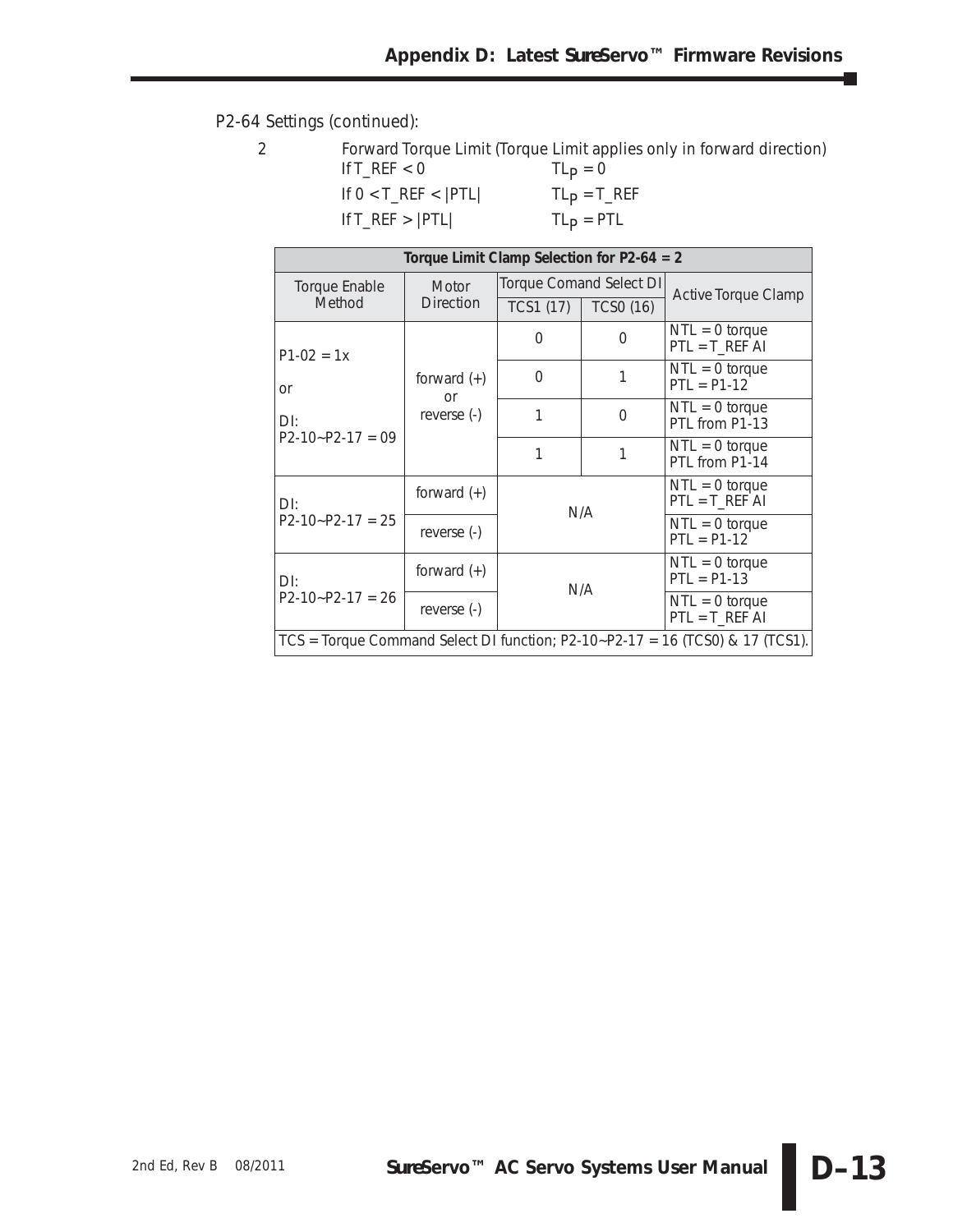P2-64 Settings (continued):

|                                                | Reverse Torque Limit (Torque Limit applies only in reverse direction) |
|------------------------------------------------|-----------------------------------------------------------------------|
| If $T$ <sub>REF</sub> $> 0$                    | $TL_{N} = 0$                                                          |
| If $- NTL  < T_REF < 0$                        | $TL_{N} = -T_{R}EF$                                                   |
| If $T_{\text{R}}$ $\leq$ - $\vert$ NTL $\vert$ | $TL_{N} = NTL$                                                        |

|                      | Torque Limit Clamp Selection for $P2-64 = 3$ |           |                         |                                                                                 |  |  |  |  |  |
|----------------------|----------------------------------------------|-----------|-------------------------|---------------------------------------------------------------------------------|--|--|--|--|--|
| <b>Torque Enable</b> | <b>Motor</b>                                 |           | Torque Comand Select DI | <b>Active Torque Clamp</b>                                                      |  |  |  |  |  |
| Method               | <b>Direction</b>                             | TCS1 (17) | <b>TCSO (16)</b>        |                                                                                 |  |  |  |  |  |
| $P1-02 = 1x$         |                                              | 0         | O                       | $NTL = T_REF AI$<br>$PTL = 0$ torque                                            |  |  |  |  |  |
| or                   | forward $(+)$<br>or                          | $\Omega$  | 1                       | $NTL = P1-12$<br>$PTL = 0$ torque                                               |  |  |  |  |  |
| $D$ l:               | reverse (-)                                  | 1         | $\Omega$                | NTL from P1-13<br>$PTL = 0$ torque                                              |  |  |  |  |  |
| $P2-10-P2-17=09$     |                                              | 1         | 1                       | NTL from P1-14<br>$PTL = 0$ torque                                              |  |  |  |  |  |
| $D$ l:               | forward $(+)$                                |           | N/A                     | $NTL = T_REF AI$<br>$PTL = 0$ torque                                            |  |  |  |  |  |
| $P2-10-P2-17 = 25$   | reverse (-)                                  |           |                         | $NTL = P1-12$<br>$PTL = 0$ torque                                               |  |  |  |  |  |
| $D$ l:               | forward $(+)$                                |           | N/A                     | $NTL = P1-13$<br>$PTL = 0$ torque                                               |  |  |  |  |  |
| $P2-10-P2-17 = 26$   | reverse (-)                                  |           |                         | $NTL = T_REF AI$<br>$PTL = 0$ torque                                            |  |  |  |  |  |
|                      |                                              |           |                         | $TCS$ = Torque Command Select DI function; P2-10~P2-17 = 16 (TCS0) & 17 (TCS1). |  |  |  |  |  |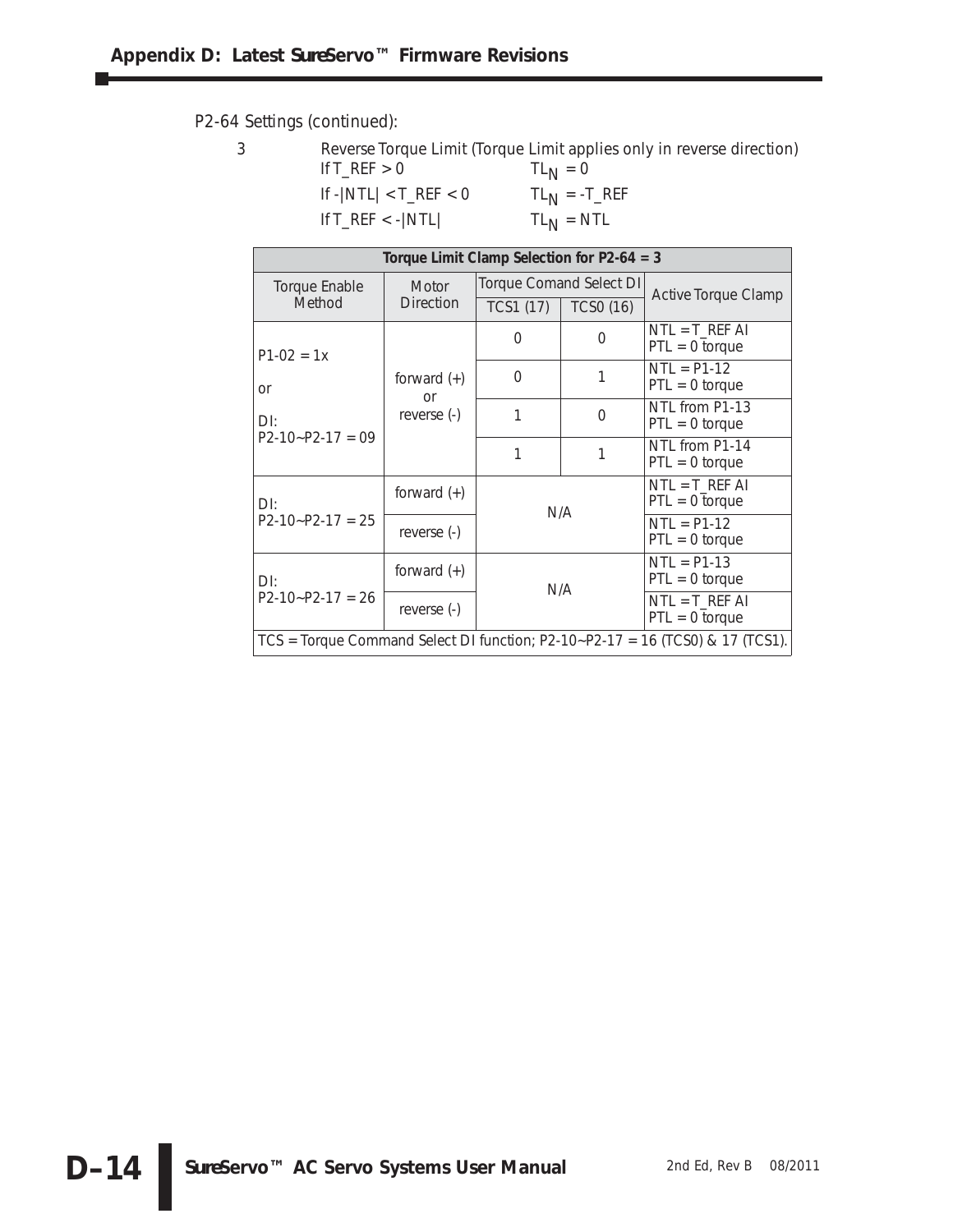#### **Special Input Functions** Mem Addr: 0241[h] **P2-65**

Range: 0 ~ FFFF [h] Units: bit<br>Default: 0 Control Modes: P/V/T Control Modes: P/V/T

- **This parameter is new in firmware v2.10.**
- This is a multi-function parameter that controls the behavior of several different DI and DO/alarm functions. For most applications this parameter does not need to be changed. However, if you require some different behavior from some of the inputs or Alarm 08, you can modify certain behaviors by turning the parameter bits ON or OFF as described. Set these parameter bits directly through software, or manually set the parameter to the hexadecimal number that forms the binary bit pattern required for your application.

| P2-65 Bit Number                    | 15  | 14 | 12<br>J | $\Omega$ | ◀ | 10                | $\Omega$ |  |               |                          |                 |                 | J | $\sim$                    |           |  |
|-------------------------------------|-----|----|---------|----------|---|-------------------|----------|--|---------------|--------------------------|-----------------|-----------------|---|---------------------------|-----------|--|
| Applicable<br>DI or DO              |     |    |         |          |   | DI<br>$-8$<br>n/a |          |  | DC<br>$1 - 5$ | n/a                      | D <sub>18</sub> |                 |   | $\widetilde{\phantom{m}}$ | -8        |  |
| DI or DO<br><b>Function Setting</b> | n/a |    |         |          |   | 05                |          |  |               | 07:<br>ALE <sub>08</sub> |                 | new<br>function |   | 16,                       | 14.<br>15 |  |

| Bit 0        | 0<br>1                                                                                                                                                                  | Contact type for DI assigned as VCS0 and VCS1<br>(P2-10~P2-17 codes 14 and 15).<br>level sensing<br>rising edge sensing      |                                                                                                                                                                                                                                                             |  |  |  |  |  |  |  |  |
|--------------|-------------------------------------------------------------------------------------------------------------------------------------------------------------------------|------------------------------------------------------------------------------------------------------------------------------|-------------------------------------------------------------------------------------------------------------------------------------------------------------------------------------------------------------------------------------------------------------|--|--|--|--|--|--|--|--|
| Bit 1        | 1                                                                                                                                                                       | Contact type for DI assigned as TCS0 and TCS1<br>(P2-10~P2-17 codes 16 and 17).<br>level sensing<br>0<br>rising edge sensing |                                                                                                                                                                                                                                                             |  |  |  |  |  |  |  |  |
| Bit 2        | 0<br>1                                                                                                                                                                  |                                                                                                                              | Contact type for DI8 when assigned as Fast DI<br>per bits 3~4 of this parameter (P2-65).<br>rising edge trigger or normally open contact<br>falling edge trigger or normally closed contact                                                                 |  |  |  |  |  |  |  |  |
| Bits $3 - 4$ |                                                                                                                                                                         |                                                                                                                              | B4 B3 DI8 Function                                                                                                                                                                                                                                          |  |  |  |  |  |  |  |  |
|              | $\Omega$                                                                                                                                                                | $\Omega$                                                                                                                     | Disable Fast DI function for DI8                                                                                                                                                                                                                            |  |  |  |  |  |  |  |  |
|              | $\Omega$                                                                                                                                                                | $\mathbf{1}$                                                                                                                 | Enable Fast Position Latch for DI8:<br>This is a new DI function that works in conjunction with P0-04~P0-<br>05 Status Monitor setting 15 or 16. DI8 serves as a fast trigger to latch<br>Position Counts (15) or Position Revs (16) into a Status Monitor. |  |  |  |  |  |  |  |  |
|              | 1                                                                                                                                                                       | $\Omega$                                                                                                                     | Enable Fast DI Inhibit for DI8:<br>Works in conjunction with $P2-17 = 07$ (Position Command Pause) or<br>45 (Inhibit Pulse Command - Terminal). Initiates quicker stop; Fast DI<br>response time is 0.0~0.1 ms (vs. 0.4~0.6 ms for normal DI).              |  |  |  |  |  |  |  |  |
| Bit 5        |                                                                                                                                                                         |                                                                                                                              | reserved; must remain set = $0$                                                                                                                                                                                                                             |  |  |  |  |  |  |  |  |
| Bit 6        | Disable ALE08 Abnormal Pulse Control Command alarm<br>Enable ALE08 for Pulse Control Command > 570 kpps<br>0<br>1<br>Disable ALE08 for Pulse Control Command > 570 kpps |                                                                                                                              |                                                                                                                                                                                                                                                             |  |  |  |  |  |  |  |  |
| Bits $7 - 9$ |                                                                                                                                                                         | reserved; must remain set = $0$                                                                                              |                                                                                                                                                                                                                                                             |  |  |  |  |  |  |  |  |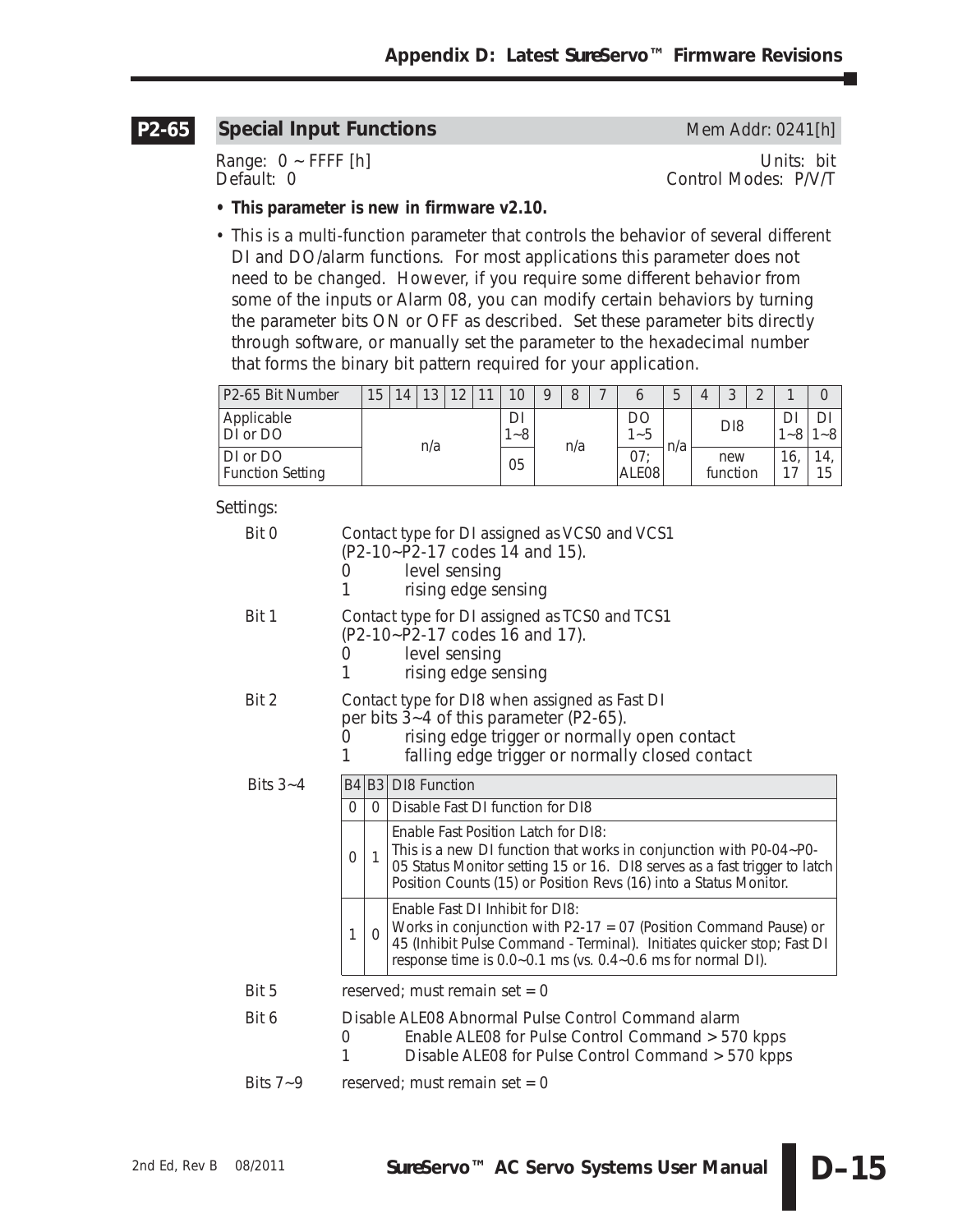P2-65 Settings (continued):

Bit 10 System behavior when zero velocity clamp conditions are met; when Low Velocity Clamp DI (P2-10~P2-17 code 05) is active and the velocity of the motor is less than P1.38 setting; valid only in velocity modes.

- 0 Motor halts at present position; ramp settings disregarded<br>1 Melocity command is forced to 0rpm using ramp settings Velocity command is forced to 0rpm using ramp settings
- Bit  $11 15$  reserved; must remain set = 0

#### **Digital Input Software Control Mask** Mem Addr: 0308[h] **P3-08**

Range: 0 ~ FFFF [h] Units: bit<br>Default: 0 Control Modes\*: P/V/T

## Control Modes\*: P/V/T

**• This parameter is new in firmware v2.10.**

- **\* The upper eight bits of this parameter are effective only in Pr Mode.**
- The lower byte of this parameter allows some or all of the drive's Digital Inputs to be controlled via Modbus communications instead of via external hardware. The DIs are controlled by external hardware by default. Control of any or all of the DIs can be changed to Modbus communication by setting the corresponding bit of the P3-08 lower byte to a logic one.
- The upper byte of this parameter provides an additional eight Virtual Digital Inputs for use only in Pr control mode. These Virtual DI have factory assigned functions, and are controlled only via Modbus communications
- Use P4-07 to write to the actual and virtual DI that are enabled and configured for Modbus control using this parameter (P3-08).

| $P3-08$ Bit #            | 15                       | 14   |                          | 1 <sub>0</sub>           | 11                 | 10                       |     |  |  |                          |   |                                 |
|--------------------------|--------------------------|------|--------------------------|--------------------------|--------------------|--------------------------|-----|--|--|--------------------------|---|---------------------------------|
| Actual CN1 DI            | $\overline{\phantom{0}}$ |      | $\overline{\phantom{a}}$ | $\overline{\phantom{0}}$ |                    | $\overline{\phantom{a}}$ |     |  |  |                          |   | DI8 DI7 DI6 DI5 DI4 DI3 DI2 DI1 |
| Pr Mode Virtual DII DI16 |                          | DI15 | DI14                     |                          | DI13   DI12   DI11 |                          | DI9 |  |  | $\overline{\phantom{a}}$ | - |                                 |

|       | P3-08 Virtual DI Factory Assigned Functions |                         |                                  |  |  |  |  |  |  |  |
|-------|---------------------------------------------|-------------------------|----------------------------------|--|--|--|--|--|--|--|
| Bit # | DI#                                         | <b>DI Function Code</b> | <b>DI Function Description</b>   |  |  |  |  |  |  |  |
| 8     | 9                                           | 08                      | Command Trigger (Pr mode only)   |  |  |  |  |  |  |  |
| 9     | 10                                          | 11                      | Position Command Select 0 (PCS0) |  |  |  |  |  |  |  |
| 10    | 11                                          | 12                      | Position Command Select 1 (PCS1) |  |  |  |  |  |  |  |
| 11    | 12                                          | 13                      | Position Command Select 2 (PCS2) |  |  |  |  |  |  |  |
| 12    | 13                                          | 02                      | Alarm Reset                      |  |  |  |  |  |  |  |
| 13    | 14                                          | 27                      | Start Home Move Trigger          |  |  |  |  |  |  |  |
| 14    | 15                                          | 37                      | Jog Forward                      |  |  |  |  |  |  |  |
| 15    | 16                                          | 38                      | Jog Reverse                      |  |  |  |  |  |  |  |

Settings:

Bit 0~7; DI1~DI8: 0 DI controlled by external hardware<br>DI controlled by Modbus communi 1 DI controlled by Modbus communications Bit 8~15; DI9~DI16; 0 Disable Virtual DI 1 Enable Virtual DI control via Modbus communications



**D–16**

*If a virtual DI and an actual DI are set to the same function, that function is handled as a logical OR. The function is active if either DI is active.*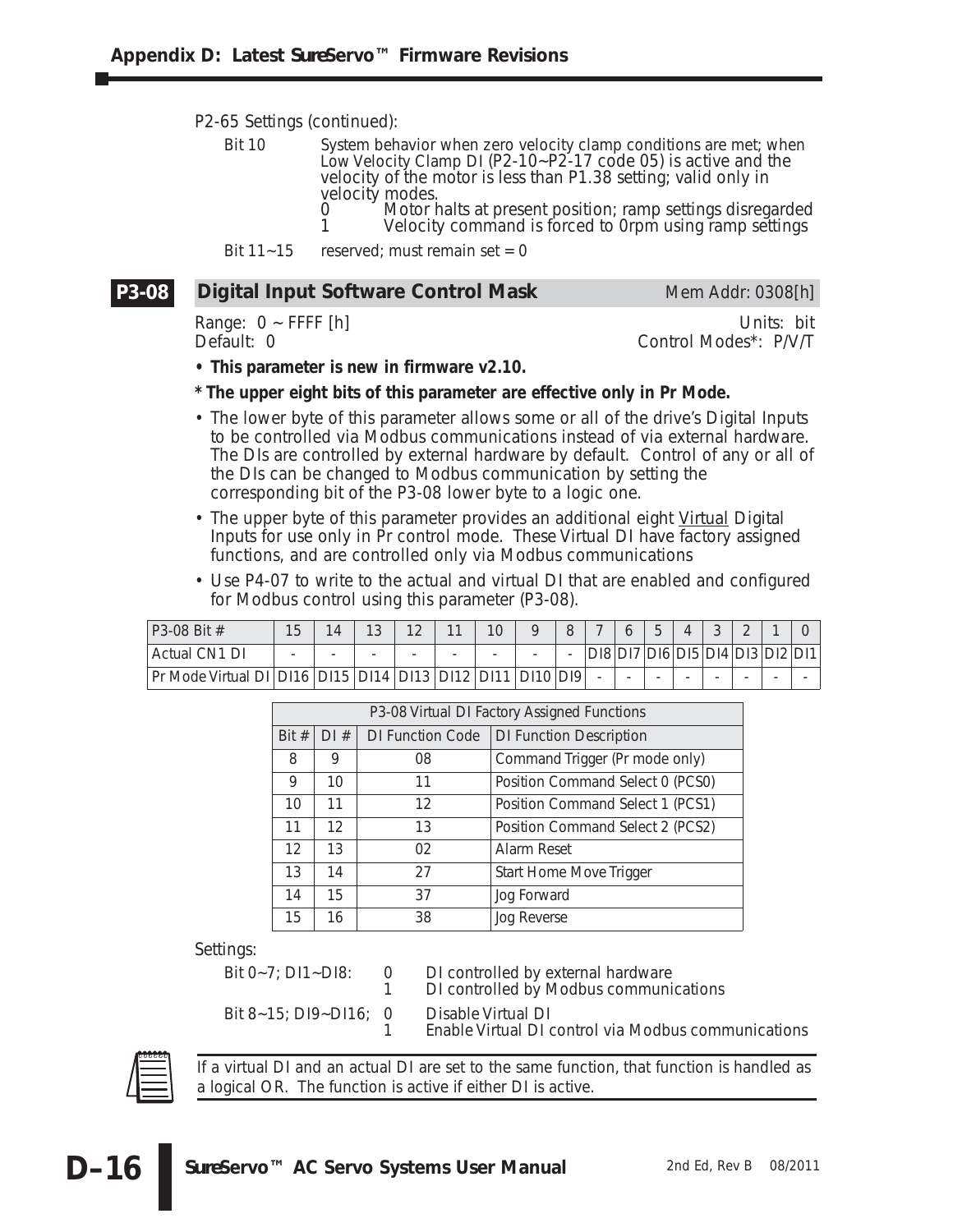### **P4-07**

**Input Status** Mem Addr: 0407[h]

Range\*: 0 ~ FFFF [h] Units: bit<br>Default: 0[h] Control Modes: P/V/T Control Modes: P/V/T

- **\* The range for this parameter is increased in firmware v2.10 from eight bits to 16 bits. It can also now be written to via Modbus communications in conjunction with P3-08.**
- Use this parameter to read the status of the digital inputs (Refer to P2-10 ~ P2- 17 to assign DI functions). The least significant bit (bit 0) shows DI1 status, and bit 7 shows DI8 status.
- Use this parameter in conjuction with P3-08 to change the status of actual and virtual Digital Inputs via Modbus communications.